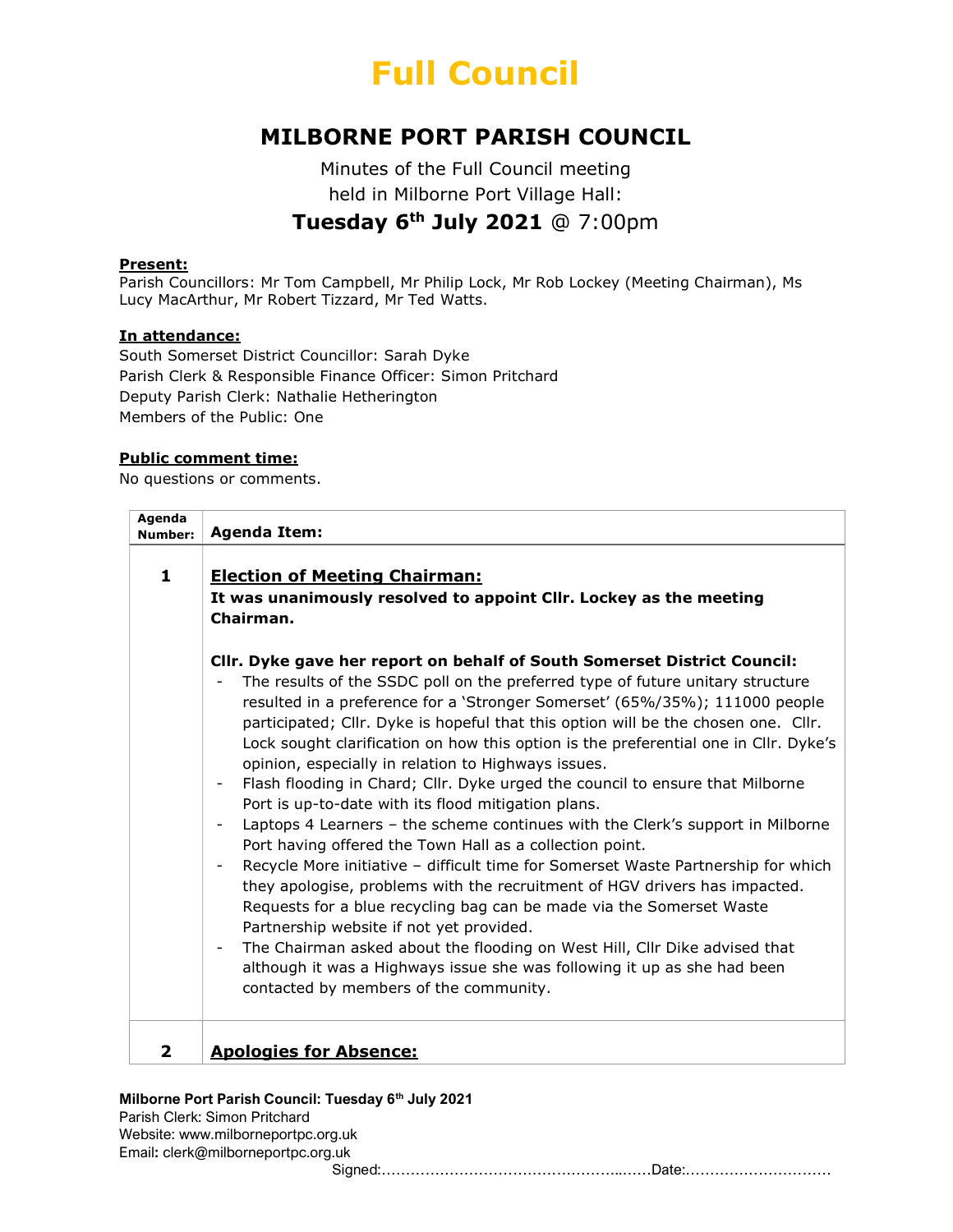|   | Cllr. Tim Carty - Family commitments<br>Cllr. William Wallace, Somerset County Council                                                                                                                                                                                                                                                                                                                                                                                                                                                                                                                                                                                                                                                                                                                                                                                                                                                         |
|---|------------------------------------------------------------------------------------------------------------------------------------------------------------------------------------------------------------------------------------------------------------------------------------------------------------------------------------------------------------------------------------------------------------------------------------------------------------------------------------------------------------------------------------------------------------------------------------------------------------------------------------------------------------------------------------------------------------------------------------------------------------------------------------------------------------------------------------------------------------------------------------------------------------------------------------------------|
|   | CIIr. Watts requested confirmation that the Full Council meeting this evening was<br>quorate; the Clerk confirmed, after checking the Standing Orders, that as the<br>Council currently has eight members the guorum was three. There were six-<br>members present at the meeting.                                                                                                                                                                                                                                                                                                                                                                                                                                                                                                                                                                                                                                                             |
| 3 | <b>Declarations of Interest &amp; Applications for Dispensations to</b><br>Participate:<br>None.                                                                                                                                                                                                                                                                                                                                                                                                                                                                                                                                                                                                                                                                                                                                                                                                                                               |
| 4 | <b>Adoption of Full Council Minutes:</b><br>Tuesday 2 <sup>nd</sup> May 2021 - Annual Meeting<br>Thursday 6 <sup>th</sup> May 2021 - Extraordinary Meeting<br>$\mathbf{r}$<br>• Tuesday 1st June 2021<br>The Chairman proposed that the minutes of $2^{nd}$ May, 6 <sup>th</sup> May and 1 <sup>st</sup> June<br>were adopted, seconded by Cllr MacArthur. Resolved: four in favour, two<br>abstentions.                                                                                                                                                                                                                                                                                                                                                                                                                                                                                                                                       |
| 5 | <b>Parish Council Accounts:</b><br>A. Monthly Payments:<br>Members received the payments list for July 2021 with no questions/comments.<br><b>B. Full Council Accounts &amp; Bank Reconciliation:</b><br>The Chairman confirmed that he had checked and signed the latest bank<br>reconciliation.                                                                                                                                                                                                                                                                                                                                                                                                                                                                                                                                                                                                                                              |
| 6 | <b>Parish Council Recruitment Strategy:</b><br>The Council currently has 8 councillors of a possible 13, thus the need for a<br>recruitment strategy that will result in a co-option process at the Full Council<br>meeting on Tuesday 7 <sup>th</sup> September.<br>Cllr. Lockey explained that Cllr. Stewart had resigned recently from the council due<br>to health reasons. Cllr. Watts expressed a concern about the lack of interest from<br>residents in becoming councillors and all agreed that the recruitment strategy needs<br>to present the work of the council and of councillors in an appealing and attractive<br>way and to promote the council as one that achieves much for its local community<br>and makes a difference; it was acknowledged that the work of the council had been<br>a particular challenge during the pandemic.<br>The Clerk had circulated a document with a list of possible actions/ideas and these |
|   | were discussed.                                                                                                                                                                                                                                                                                                                                                                                                                                                                                                                                                                                                                                                                                                                                                                                                                                                                                                                                |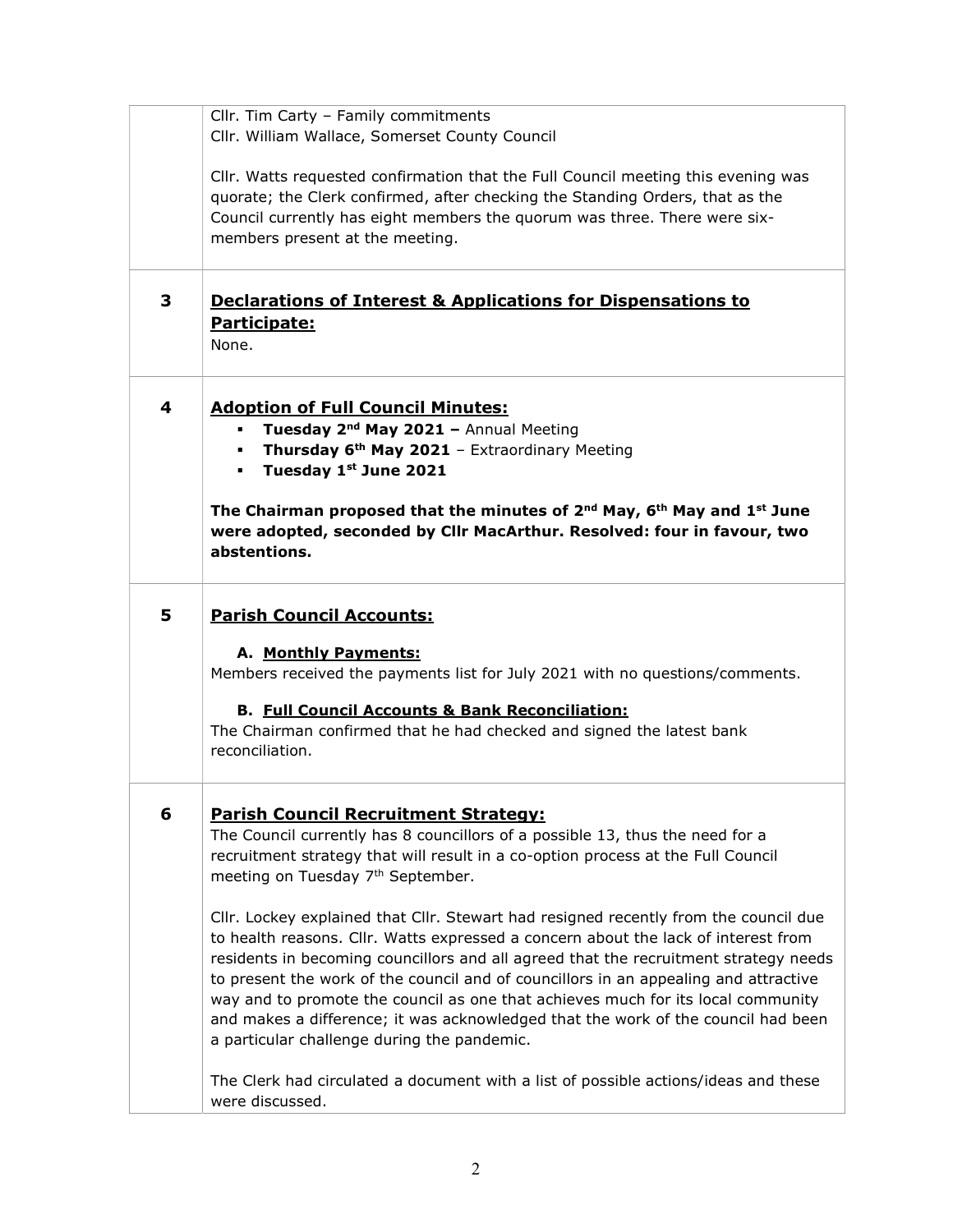# Full Council

| It was agreed to focus on the following options: recruitment poster (with liaison  |  |  |
|------------------------------------------------------------------------------------|--|--|
| between Cllrs. Watts, Lock, Lockey and the Deputy Clerk), further publicity in the |  |  |
| Parish Magazine & social media, word-of-mouth with councillors approaching/talking |  |  |
| to possible candidates about the opportunity to become a councillor, an open       |  |  |
| morning/day in August where potential candidates can come and speak to the clerks  |  |  |
| and to councillors.                                                                |  |  |

The Clerk spoke in favour of producing a promotional video which could be effective in reaching out to younger people. It was agreed to consider this and a leafleting initiative if other actions are not successful.

# a) Parish Clerk's Report

Members were invited to take home the mini bottles of hand sanitizer provided for today's meeting as they will not be reused.

# b) Members' reports from outside organisations

Cllr. Lock reported that a new bench has been installed at the Crackmore bus-stop and & that the dangerous branch of the adjacent tree has been cut off; this was an initiative by the WI, Milborne Port in Bloom and the Parish Council.

# c) Reports from Parish Council Committees

- Planning & Environment: Cllr. Tizzard reported that Cllr. MacArthur has resigned from the Planning and Environment Committee; many thanks to her for her contribution and for offering to continue to help with working groups. The committee has been dealing with a large number of planning applications, especially for extensions; it has also had representations from Burrington Estates re. application to develop Court Lane and from Chesters Harcourt in regards to the Wheathill Lane site north of the cemetery. The phosphates issue is still impacting on the speed at which planning applications can be processed and there are mixed messages from various organisations about this.
- Cllr. Lock raised issue of lack of weed killing at the cemetery and suggested a new contractor should be considered.
- Cllr. Lockey reported on the site meeting at Gainsborough playpark today with himself, the Playdale contractor, the Clerk and Deputy Clerk about the installation of the new play equipment; a very useful meeting, although the likely completion date is later than hoped for due to other previously scheduled commitments. Work is due to start on Monday 12<sup>th</sup> July. Some possible extra expense for some levelling that was not quoted for. An official opening to be organized, which will also be a good opportunity to promote council membership.
- Cllr. Lock asked for an update with the fixing of the Town Hall roof; work should be starting at the end of the month.

# Milborne Port Parish Council: Tuesday 6<sup>th</sup> July 2021

| Parish Clerk: Simon Pritchard      |  |
|------------------------------------|--|
| Website: www.milborneportpc.org.uk |  |
| Email: clerk@milborneportpc.org.uk |  |
|                                    |  |